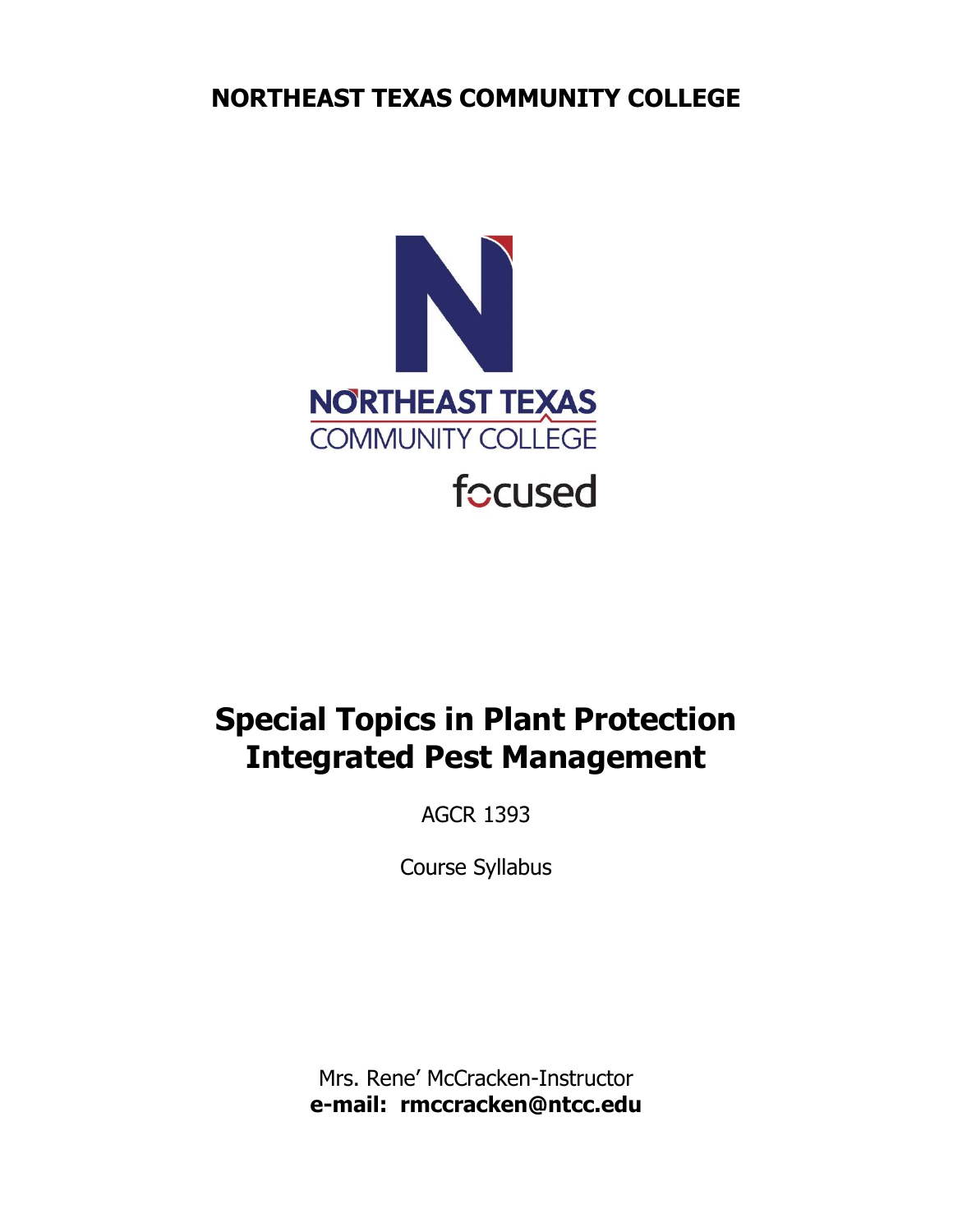### **Special Topics in Plant Protection - IPM ~ AGCR 1393 Fall, 2018**

#### **Course Description:**

Major agricultural disease and pest agents will be studied, focusing on the biology of the pests to include life cycle, structure, and typical hosts. Management and control utilizing least toxic methods will be emphasized, the foundation of which is healthy soils (3 credit hours) Lecture/Lab/Clinical: Two hours of lecture and three hours of lab each week. Note: Additional course fee(s) required. Lecture portions of this class will be via blackboard. Review of notes and then applied lab will be during class time.

#### **Textbook:**

No textbook required. Power points, handouts and lecture notes will provide material for study.

#### **ICEV Access Card:**

This course will be a pilot course for using a new on-line curriculum. Access cards will need to be purchased to access the course materials. Access cards will be available in the bookstore. Instructions on how to use them will be provided the first week of classes. You will be expected to purchase the card by the end of the first week of classes.

#### **Course Goals**:

This course is designed to provide students in agriculture an opportunity to learn integrated pest management through study of materials and application in NTCC gardens, greenhouse, and farm.

#### **General Course Requirements:**

Class attendance is required including attendance and participation on Blackboard lessons and on ICEV online curriculum. If you have more than three unexcused absences, you should consult with me about your grade. Anyone who wishes to withdraw from class must take the responsibility to formally drop with the Registrar; otherwise a failing grade will be given. The lecture portions of this class will be provided on Blackboard and ICEV. It will be the students responsibility to access their account and read, review and complete all on-line assignments by due dates. The computer lab in ag complex will be available at posted times for those students who do not have access to computer or internet elsewhere. Instruction and demonstration on use of blackboard and ICEV will be provided the first week of class.

**Class Hours Office Hours** MW Lecture and Lab 11-12:20 M-R 8:00am -10 am

Lecture/Lab will be alternated as weather allows. Most all labs will be applied in our gardens, landscape, greenhouse, vineyards and pasture areas. Students will be expected to dress accordingly for the lab and weather of that day.

Appointments with me may be scheduled at other times. Call for an appointment at (903) 434-8267, Office AGC 112. E-mail address: rmccracken@ntcc.edu

#### **Course Objectives:**

The student should be able to:

- Define Integrated Pest Management or IPM and demonstrate the proper use of it on agriculture enterprises.
- Define and describe beneficial insects and how to manage and attract them for farm and garden pest control.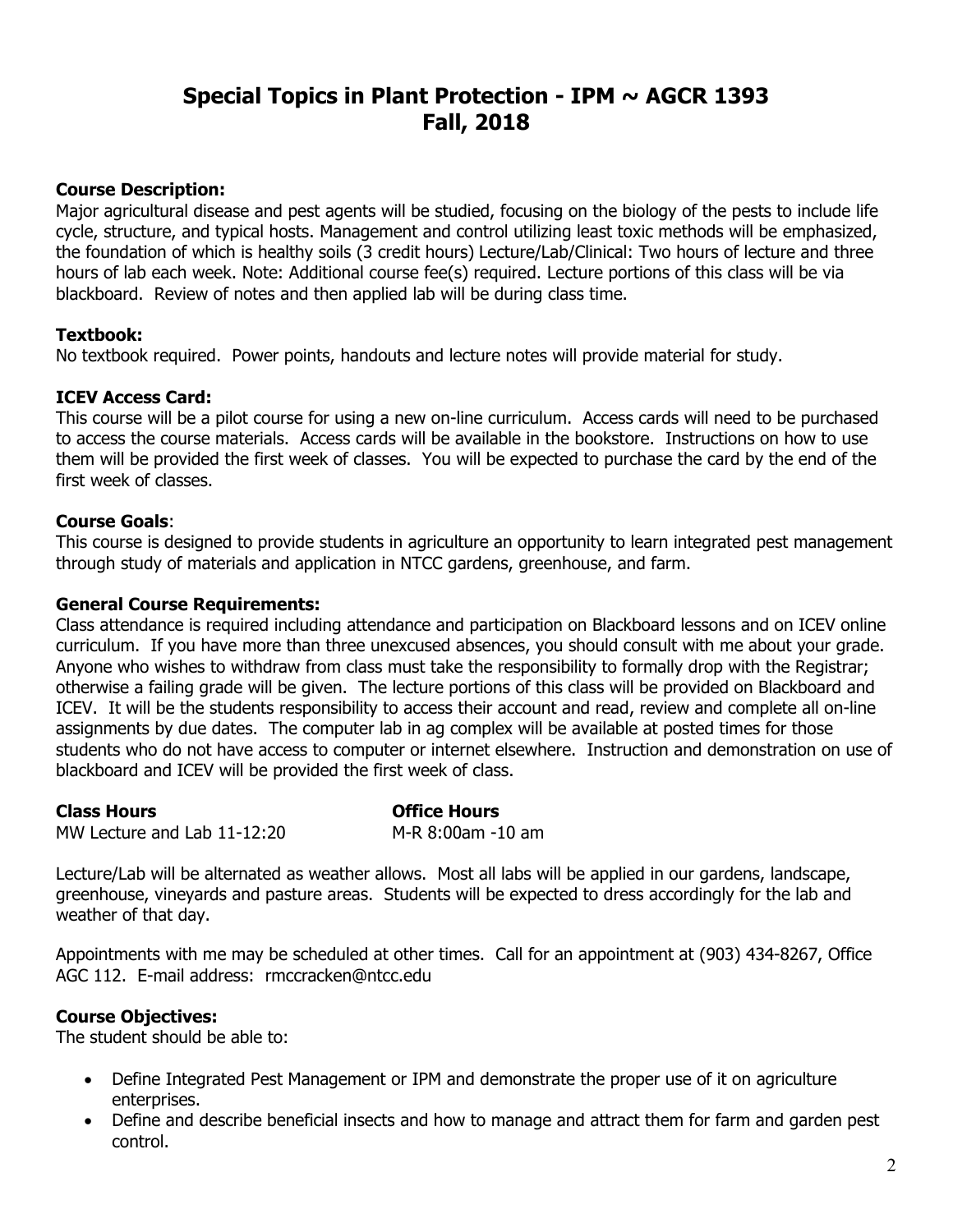- Describe how to control destructive pests organically and chemically.
- Define economic threshold as it relates to IPM.

#### **Grading:**

Grades will be computed as follows:

| $(1)$ Exam:                      | 30 <sub>%</sub> |
|----------------------------------|-----------------|
| $(2)$ Exam:                      | 30%             |
| $(2)$ Assignments – Case Studies | 30%             |
| Class Participation:             | 10%             |

The grading scale below will be used to determine your final grade.

Points Grade 90-100 A 80- 89 B 70- 79 C 60- 69 D BELOW 59% F

#### **Exams:**

There will be 2 exams accounting for 60% of your overall grade. Exams will be multiple choice and essay developed from classroom PowerPoint presentations, discussion, and ICEV assignments and worksheets. Review quizzes will be provided each week with exam occurring mid-semester.

#### **Assignments:**

There will be two case study assignments on area sustainable agriculture farm businesses utilizing integrated pest management. Students will be expected to complete a case study and each will be graded on content and grammar. Case studies will account for 30% of student's overall grade.

#### **Class Participation:**

Class participation is based on attendance, classroom discussion, monitored access of blackboard assignments and participation. Every student is expected to participate fully.

#### **ADA Statement**

**It is the policy of Northeast Texas Community College to provide reasonable accommodations for qualified individuals who are students with disabilities. This College will adhere to all applicable federal, state and local laws, regulations and guidelines with respect to providing reasonable accommodations as required to afford equal educational opportunity. It is the student's responsibility to arrange an appointment with a College counselor to obtain a Request for Accommodations form. For more information, please refer to the Northeast Texas Community College Catalog or Student Handbook.**

#### **ACADEMIC HONESTY POLICY**

"Students are expected to complete course work in an honest manner, using their intellects and resources designated as allowable by the course instructor. Students are responsible for addressing questions about allowable resources with the course instructor. **NTCC upholds the highest standards of academic integrity. This course will follow the NTCC Academic Honesty policy stated in the Student Handbook."**

Course outline may be subject to change to take advantage of immediate course resources. For example if our hay pastures become infested with Army Worms we will alter the time of that scheduled lab to the observe and address the situation.